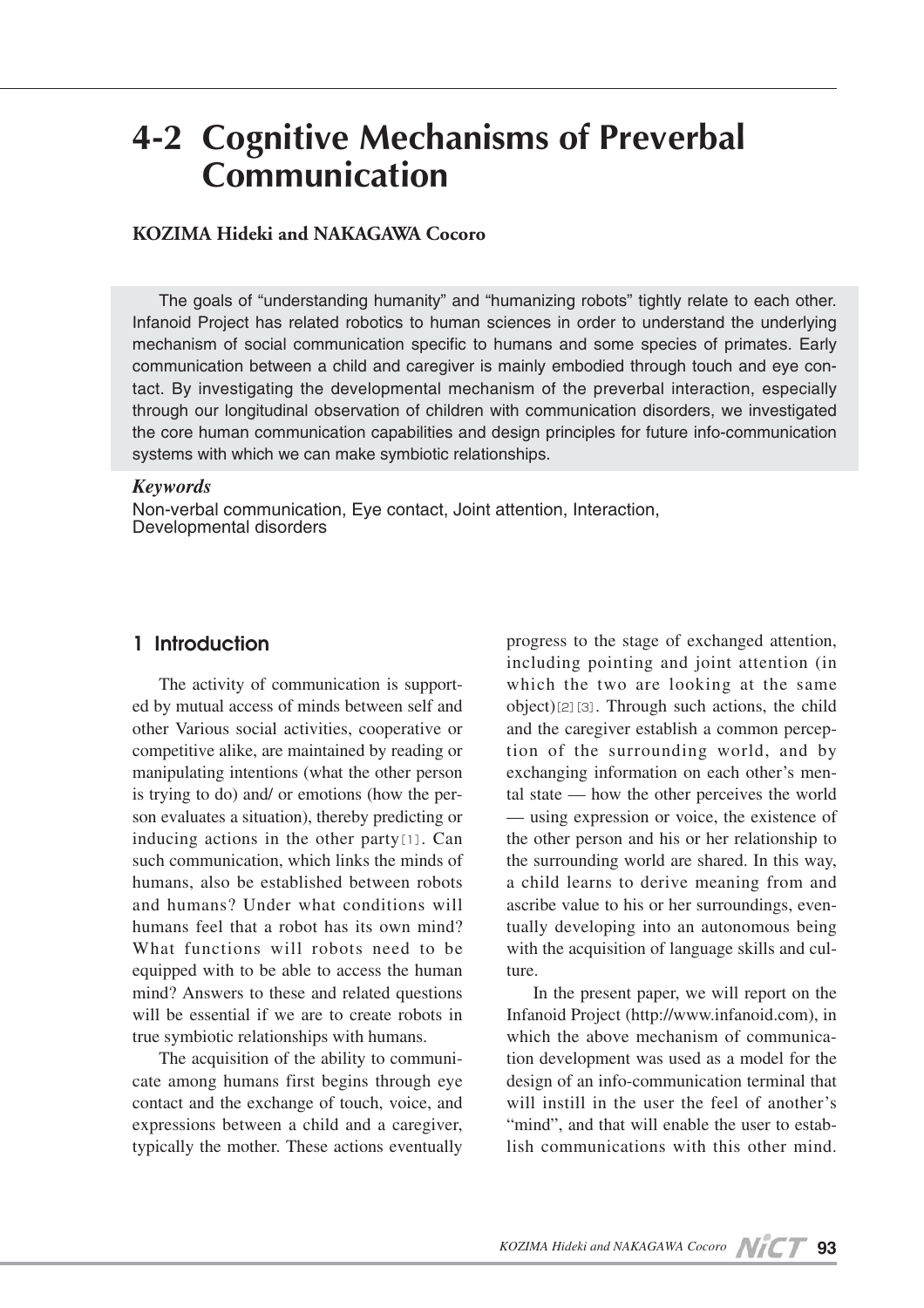First, we will focus on communication development in children to establish the theory that attention and the exchange of emotion is essential to "mental attribution"[4][5]. Next, we will introduce the "Infanoid" and "Keepon" robots developed by the authors, as an example of the elemental technology used to link to the user's attention and emotions. Discussions follow on the process of establishing mental attribution with respect to the robot based on the observation of interactions between children and robots in actual application in autism therapy[6][7]. Finally, we will propose a direction for future info-communication terminals based on the results of these discussions.

# **2 Findings from communication development in children**

The foundation for empathetic understanding of another person's intentions or emotions — in other words, the other's "mental state" — is established during the first year after birth[2][3]. From there, various skills in social communication (such as language, use of tools, and culture) all stem from this basic ability to empathize with and understand others. Here we will examine the interactions that take place between the mother (the main caregiver) and her child (an infant) during this one-year period[1].

• From birth to 3 months of age: Eye contact, accompanied by exchange of voice and expression, is established. By looking at and away from the infant's eyes or by changes in the voice or expression, the rhythmic turntaking or alternation of the sender/ receiver role (similar to the alternation of communication) is established between the mother and child. However, at this stage, the temporal pattern is created through the caregiver's reading of the infant's response pattern (Fig. 1a).

- From 3 months to 9 months of age: The caregiver begins actively to read and respond to the desires or negative emotions of the infant. Although asymmetrical, the interaction created resembles to a degree the joining of minds. Through such interactions, the infant gradually learns to predict the actions of the caregiver, and eventually actions that reflect such predictions begin to appear in the infant (Fig. 1b).
- From 9 months of age: "Joint attention" will begin to function, in which the infant will turn to view the same object as another person when eyes or fingers are used to indicate or point to the object. By giving joint attention to an object, the voice, expression, and body motions targeted at the object may also be referenced, and the meaning, value, and the method of handling the target may be shared between the mother and child. Through such target-centered interaction, the infant acquires experience in superimposing or comparing the self and the non-self (Fig. 1c).

In this manner, the infant and caregiver link attention and emotions through eye contact and joint attention, referencing and sharing relationships to various targets of interest. The object of attention may be a physical one such as a toy, or an event such as the presence



(a) left: establishment of eye contact, (b) center: reading of desires or negative emotions of the infant by caregiver, (c) right: sharing of perceived target by joint attention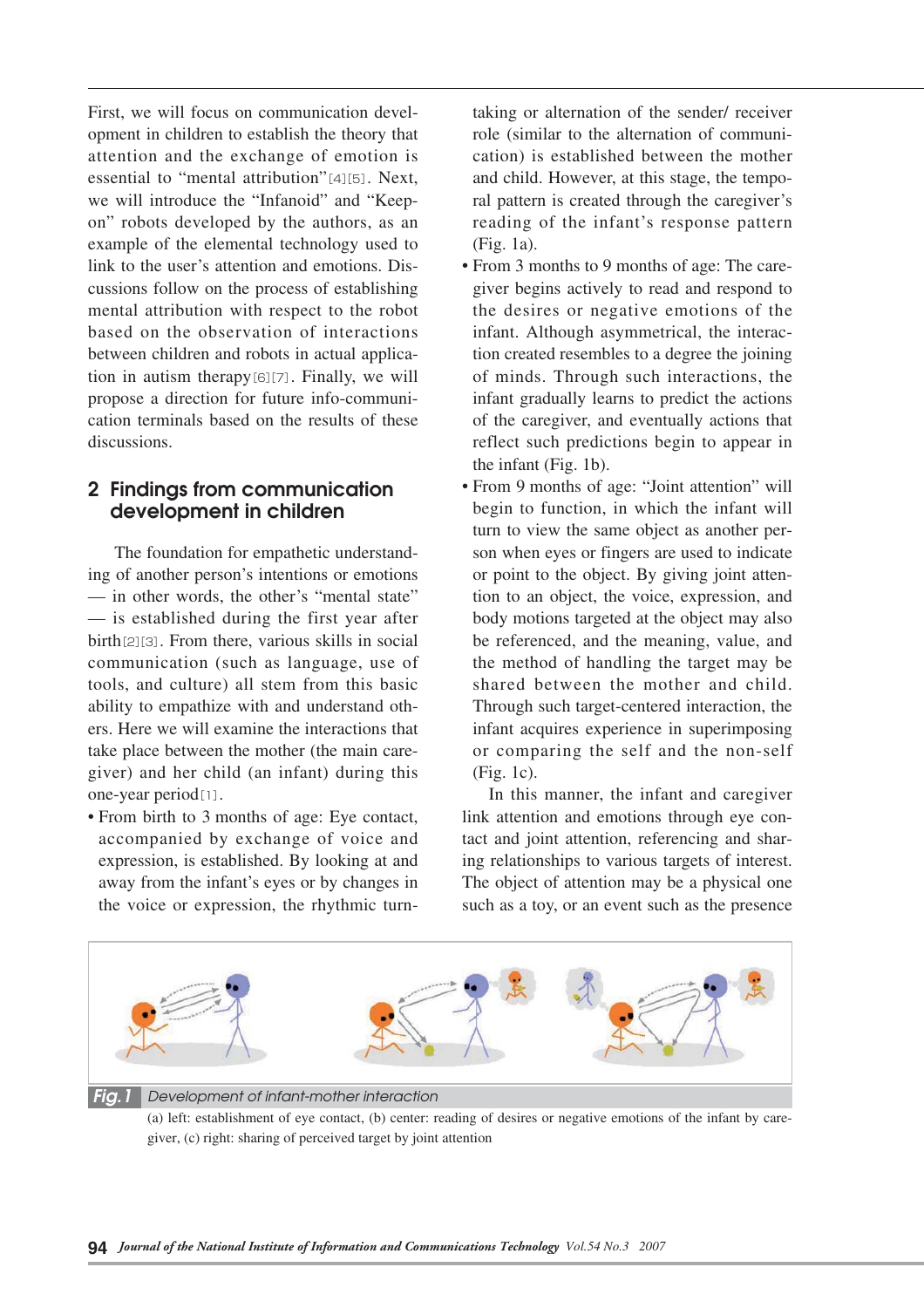or motion of, or relationship to, an object. By referring to the emotions (joy, surprise, discontent) roused by such targets, the infant is able to understand in an empathetic manner how the other person perceives the object or event. Through the establishment of such empathy, the infant learns from others — particularly through his or her attachment to the caregiver — how to respond to or handle various targets.

# **3 Sharing attention and emotion with robots**

The section above on the development of mother-infant interactions elucidates the role of the interactions of attention and emotion through eye contact and joint attention in empathetic communication. Is it not reasonable to conclude that by giving robots the functions of eye contact and joint attention, empathetic communication between such robots and humans can be established? We developed two robots based on this concept: the "Infanoid" child-like robot[8][9] and "Keepon", a creature-like robot<sup>[9]</sup>.

## **3.1 The "Infanoid" child-like robot**

Infanoid  $(Fig. 2a)$ [8][9] is a robot with an



*Fig.2 Child-like "Infanoid" robot* (a) top: expression and body motion, (b) bottom: eye contact and joint attention

upper half of a body, approximately the size of a 4-year old (at a seated height of 480 mm), and is equipped with 29 monitors and numerous sensors. There are five fingers on each hand, which is capable of pointing at something and grasping toys. There are two (left and right) eyes on its head, and it can perform quick saccade in the left-right and up-down directions. It is also capable of forming various "expressions" by moving its eyebrows and the upper and lower lips.

The eyeball is equipped with a wide-angle video camera (horizontal angle of view 120˚) for peripheral view and a telephotographic video camera (horizontal angle of view 25˚) for foveal view. The images acquired by the cameras are processed by computer to perform detection and tracking of human faces and toys. The two microphones set on the left and right sides of the head at the positions of the ears capture human voice, and the robot is capable of parroting what it hears by the extraction of prosodic (intonation) or phonemic (word fragment) information and input of this information into a voice synthesizer unit.

## **3.2 The "Keepon" creature-like robot**

Keepon (Fig. 3a)[9] has a yellow snowman-shaped body (120 mm in height and 80 mm in diameter). The top ball corresponds to the head, and is equipped with two eyes (wide-angle video cameras) and a nose (in



(a) top: eye contact and joint attention, (b) bottom: expressions of attention and emotion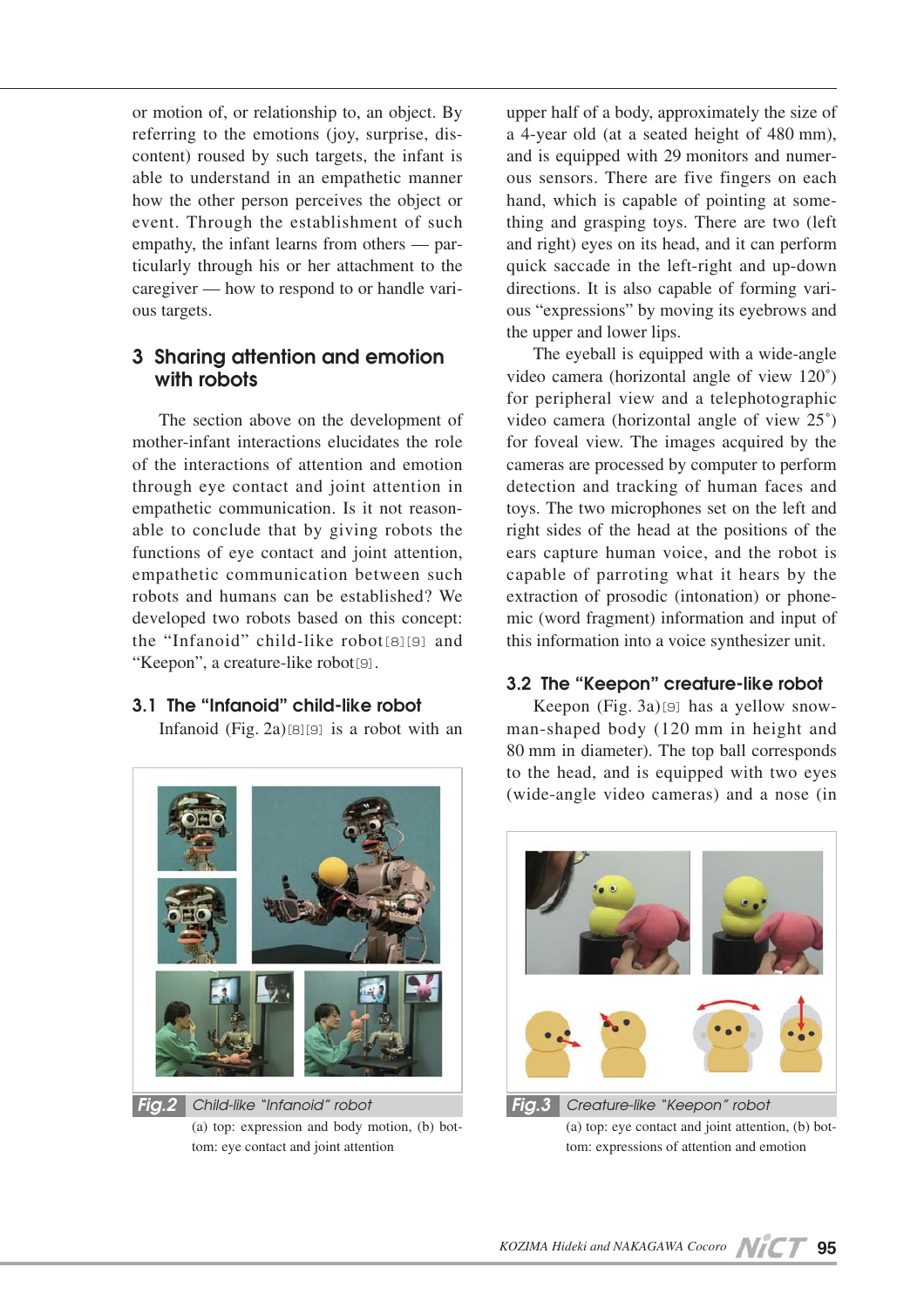fact, a microphone). The robot's audio-visual perception is nearly at the same level as that of the Infanoid. The bottom ball serves as the body, and the electronic circuits and motors are all stored in the black columnar container at the base. Wires stretching from the base to the body control Keepon's movement. Only the framework, video cameras, and microphone are contained in the body; the head and body are both soft and deform to the touch, so the device is safe for children.

The simplicity of the body design comes from Keepon's limitation to two types of movements (Fig. 3b): (1) expression of attention — the head is moved up and down or to the sides to direct the face (in other words, the eyes) to the target in the surroundings, to relay information on the perceived target to the user; and (2) expression of emotion — the line of sight is maintained while the body rocks from left to right or bobs up and down to relay information on the machine's "mental state" (such as joy or excitement) to the user.

# **3.3 Mechanism for linking attention to emotion**

Both robots are capable of exchanging information on attention and/or emotion with the user (especially infants) by establishing eye contact or joint attention (Figs. 2b & 3a). "Eye contact" is realized by detecting the frontal view of the human face from the video camera image and by turning the eyes (or both the head and hands) to keep track of the face.

"Joint attention" is established by identifying the direction of the human face based on the video image, searching for the target (such as a toy) in the detected direction, and then turning the eyes (or both the head and hands) to the identified target. The eye contact and joint attention functions allow users to identify on an intuitive level what the robot perceives.

# **4 Interactions with children**

Will users feel the presence of a "mind" in robots having the functions of eye contact and joint attention? We chose children as subjects in this experiment, based on the assumption that children have little cultural bias with respect to robots, observing the voluntary actions the children displayed toward these robots.

## **4.1 Interactions with Infanoid**

Children primarily in early childhood (average age of 5 years) were individually presented face-to-face with Infanoid without any advance knowledge or instructions. Infanoid's movements were set to automatic mode, in which the robot alternates between eye contact and joint attention to a toy. When required, the direction of Infanoid's attention (via line-ofsight or pointing) was remotely controlled by the experimenter. At first, the child was placed alone with Infanoid, and then joined by his or her caregiver 3 to 4 minutes later. The children enjoyed the interactions with the robot for approximately 30 minutes on average, until they displayed signs of boredom or weariness.

Based on these observations, the following changes were seen in the voluntary interactions between the child and the Infanoid with time (t), as shown in Fig. 4a.

- Phase  $I(t = 0-3$  min.): In the first 3 minutes, when the children are alone with Infanoid, they remain tense and keep their gazes fixed on the robot. The children appear puzzled as to how to act toward Infanoid; their gazes remain fixed and they seem to appear confused when the Infanoid shifts its line of sight. The children regard the robot as a moving object.
- Phase II  $(t = 3 10 \text{ min.})$ : The children use their caregiver as a secure base from which they can explore the Infanoid's response pattern. The children approach the robot with various actions, such as moving a toy in front of Infanoid's eyes or touching its hands. Whenever they discover a new response, they call out to their caregiver in a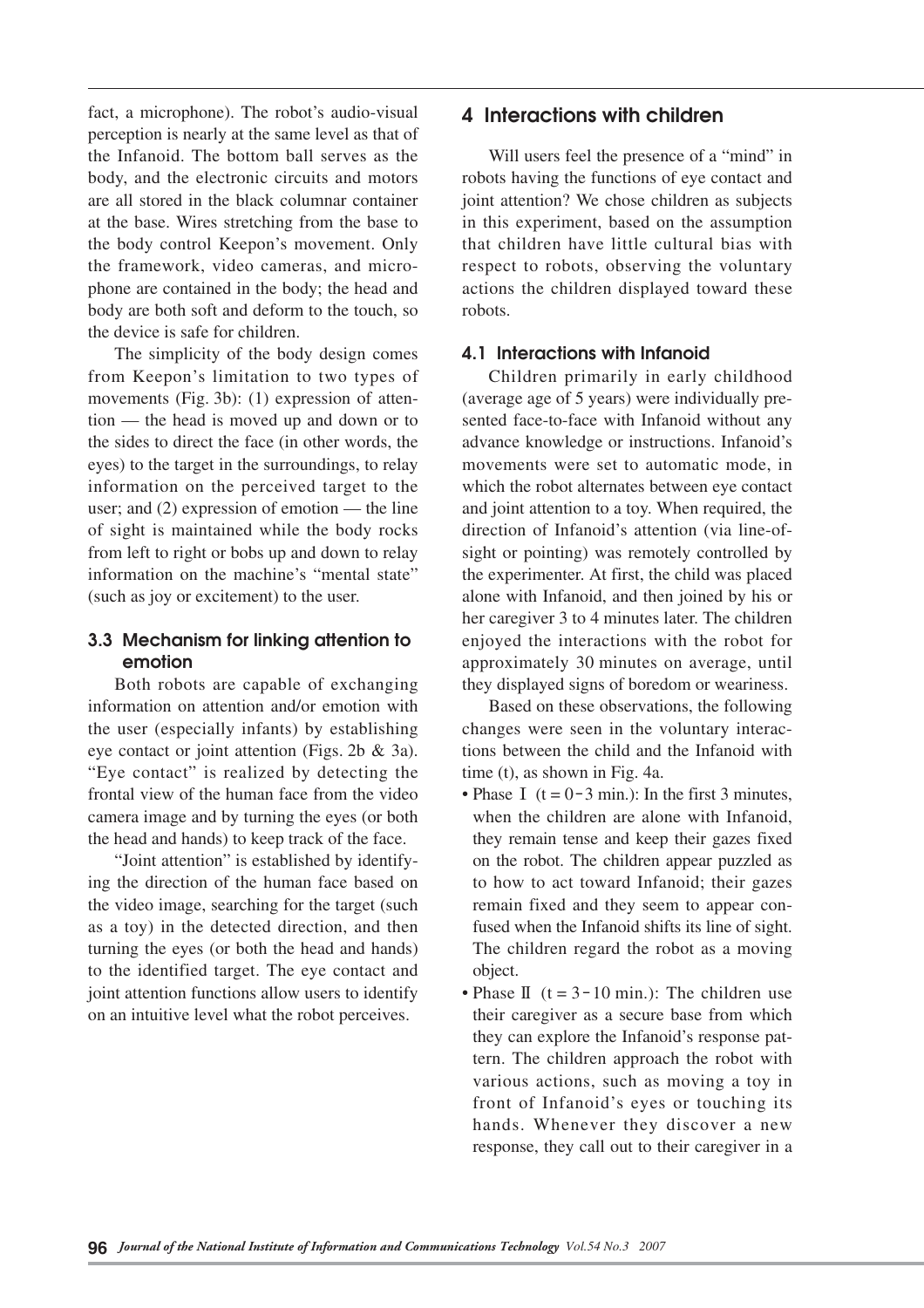

(a) top: with Infanoid, (b) bottom: with Keepon (In both figures, indicated from left to right are the relationships established as a "moving object", a "system with perception", and an "agent having a mind", respectively.)

social referencing action. At this stage the children regard the Infanoid as a system equipped with perception.

• Phase  $\mathbb{I}$  (t = 10 min. and later): Children attempt to read Infanoid's emotions as they show or hand over a toy to the robot. They question Infanoid ("Which one do you like?") or issue commands ("Hold it tight!"), deepening their social relationship with Infanoid under the supposition that the robot has intentions and desires. The children see the Infanoid as an agent, with a mind.

In this way, the manner in which the relationship formed between the children and Infanoid changed dynamically with time, as the robot changed for the children from an object to a system and finally to an agent[4][5].

#### **4.2 Interactions with Keepon**

Next, children in infancy (Under 1 year, 1 and 2-year-olds) were selected for a face-toface interaction with Keepon accompanied by their caregiver, without any advance knowledge or instruction. Keepon was set to manual operation mode, in which the direction of the head and emotional expressions are remotely controlled by the experimenter. Keepon was controlled so that its gaze remained fixed either on the face of the infant or on a toy, and whenever there were any actions from the infant (such as eye contact or touch), the robot was made to display a positive emotional expression, such as bobbing the body up and down several times. Observation of these interactions continued until the infant displayed signs of boredom or weariness, and lasted for 10 minutes on average.

Based on these observations, the following trend was observed in the development of interactions between the infant and Keepon, as shown in Fig. 4b.

- Stage I (0 to 2 year old): For 1 to 2 yearsolds, infants treated Keepon as a moving object and kept their distance as they watched it, and, for  $0$  to 1 year-olds, infants used their hands and/ or mouths to feel it. They displayed almost no signs of confusion or tension, but remained indifferent to the direction of Keepon's eyes. They did, however, react positively to emotional expression (particularly with the bobbing of the body). No pre 1-year-olds passed beyond this stage.
- Stage**Ⅱ** (1 to 2 years old): The infants regard Keepon as a system having perception. They explore Keepon's response pattern by approaching it (touching or moving toys in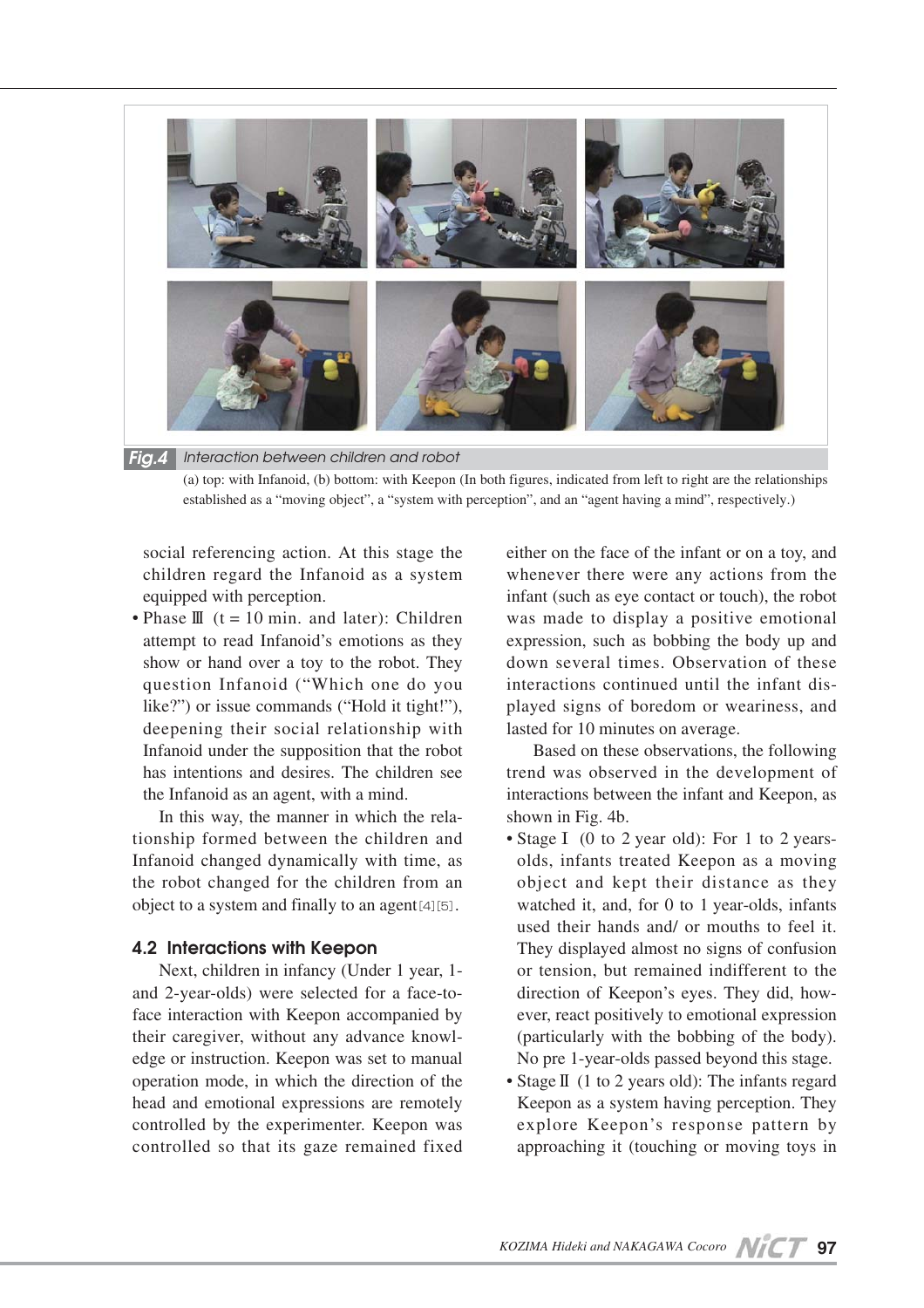front of Keepon's eyes) while moving back and forth to and from the safe base of their caregiver. Compared to Stage I, the infants appear to keep a little more distance. No.1-year-olds passed beyond this stage.

• Stage**Ⅲ** (2 years old and above): The infants treat Keepon as an agent with a mind. They not only show it toys and greet it ("Hello!") with both words and body language, but display social and prosocial behavior, such as patting the Keepon's head when the robot displays an appropriate response.

In this way, a significant difference was observed in the manner in which infants of different ages related to Keepon — as an object among the youngest, then as a system and finally as an agent among the older groups[4][5].

# **5 Application to autism therapy**

The interaction experiment introduced in the previous section was based only on ad-hoc observations and the results are not in themselves sufficient in understanding the establishment of communication skills in children. Accordingly, a long-term visit was made to a therapeutic daycare center for children with developmental disorders such as autism, with the aim of conducting a more practical experiment on communication development in the field[5]. At the daycare center, we longitudinally observed the interactions between children and a robot within the context of regular therapeutic activities[7].

(mainly 2-4 years old) and their mothers and the therapists participate in various free play and group play. The behavior of the children is slowly given social meaning through these varied and dynamic, yet extremely routine, exercises.

#### **5.1 Keepon at the therapeutic facility**

We were given permission to place the creature-like robot Keepon in the playroom of this daycare center (Fig. 5a). During the therapy session, which lasts for approximately three hours, the children are allowed to play with Keepon whenever they like. In the freeplay time, Keepon is one of the various toys available to the children. In the group-play time, Keepon is moved out of the way (to a corner of the playroom), but children who have become bored or weary of the group activity may return to play with Keepon.

The Keepon robot in the playroom is installed inside a plastic cover approximately 25-cm high (Fig. 5b). Batteries and wireless units are stored within the device to allow an operator in another room to control Keepon remotely in manual operation mode. Keepon was controlled so that its gaze remained fixed either on the face of the infant or on a toy, and in response to any actions on the part of the children (such as eye contact or touch), the robot was made to display positive emotional expressions, such as bobbing the body up and down several times while emitting a popping sound.

At this daycare center, the children



*Fig.5 Keepon in a therapeutic facility* (a) left: scene from inside the playroom, (b) right: wireless version of Keepon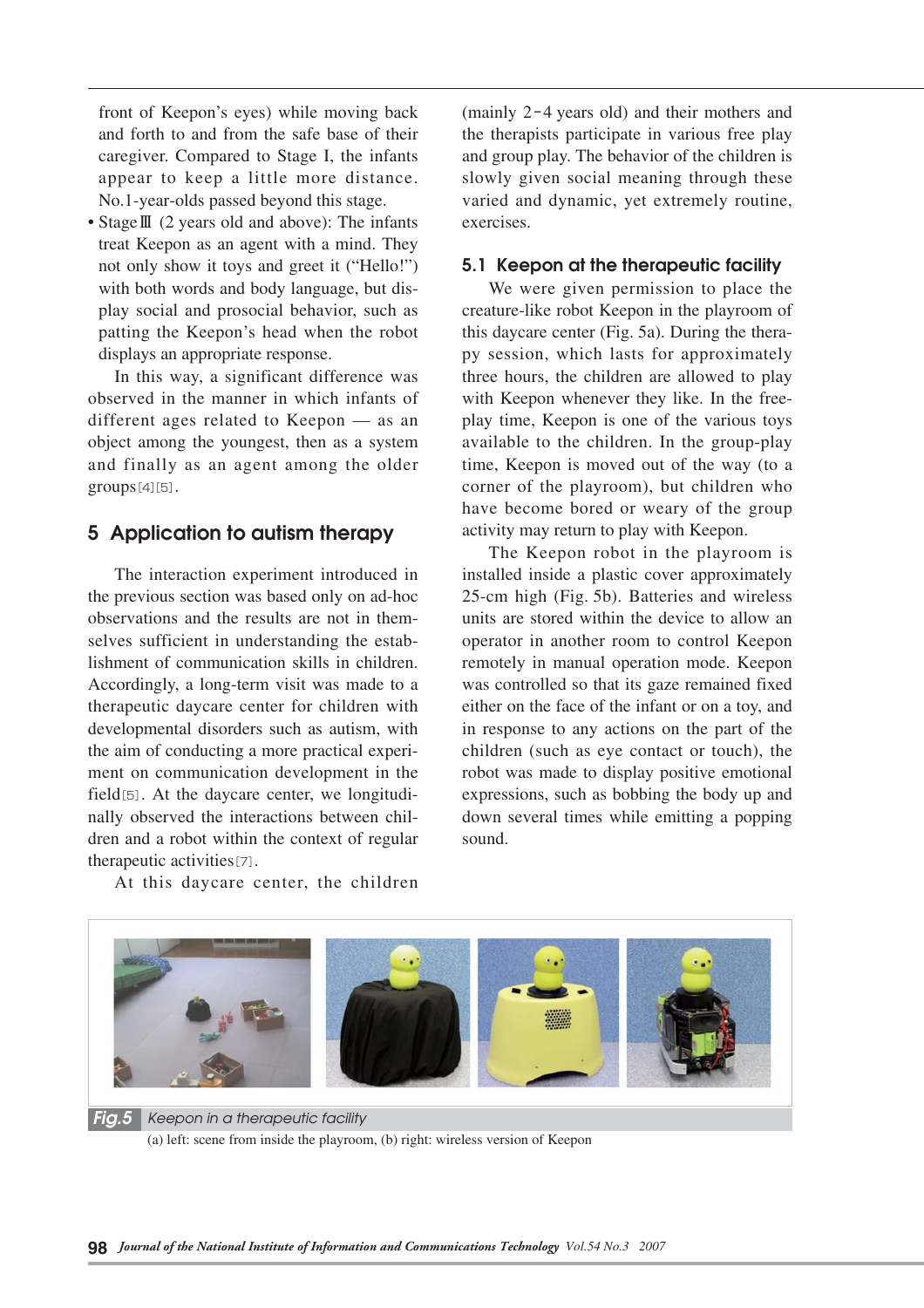#### **5.2 The children as seen from keepon**

Observation of the interactions between Keepon and the children inside the playroom began in October 2003. Until the completion of the project in March 2006, approximately 100 sessions (with a total of over 700 person-session) were observed. To our knowledge there are no previous reports of such a longitudinal study of interactions between children and robots.

These observations allowed us to confirm first-hand the interaction between children and Keepon through the eyes of the latter, and we were able to record and analyze the expressions, body motions, voice, and words of the children in the various interactions from the first-person perspective of Keepon[7]. This first-person perspective is actually the subjective perspective of Keepon's operator, but nevertheless the interactions with the children through the simple Keepon structure (based on robotic motions) have been completely recorded and can be played back. In other words, Keepon may be regarded as a tool featuring both the phenomenological subjectivity of a self that interacts with the children, as well as the objectivity inherent in the ability of others to experience these interactions vicariously[4].

Various forms of interactions with Keepon were seen in the children through Keepon's eyes. Sometimes the children even displayed expressions that they normally would not show to others (even to their mothers). They also performed actions to assist Keepon, such as placing a hat on its head or pretending to feed it. Overall, the following observations were made<sup>[7]</sup>.

- The fact that Keepon was neither complex human nor a simple toy enabled children lacking in interpersonal communication skills to approach Keepon with a sense of security and curiosity.
- The children established not only direct interaction with Keepon, but they also appeared to develop some extent of interpersonal relationship driven by a desire to share the joy and surprise experienced through this interaction with others (mothers, therapists,

and other children).

• The form of interaction with Keepon and its development differed qualitatively between individuals and indicates that unique pathways exist in the development of each individual, which may override general diagnostic conditions such as pervasive developmental disorders (PDD), autism, or Down's syndrome.

We are now providing the "stories" of each child as seen from the eyes of Keepon to the parents and therapists in hopes that these scenes may contribute to improving the services at the therapeutic facilities or assisting the parents in raising each child.

# **6 Conclusions**

Children first perceive robots as moving objects. However, when these robots are given the functions of eye movement and expressions, children begin to see an autonomous entity — life-likeness, in other words — in the robot. The child sees that robots can perceive humans and toys — "just like I do" — and that they can respond emotionally. Such changes in perception transform the robot from a formerly simple object into a system that can perceive and respond to its surroundings. Next, the children see that the attention and emotion of robots are associated (related temporally and spatially) with their own actions. This drives them to approach the robot with various actions, such as handing toys, patting the head, and talking to the robot. They discover and give social meaning to the responses from the robot. In this way, a joining of attention and emotion is felt between the robot and the child's sense of self, and the robot is transformed into an agent having a mind in the eyes of the child[4].

Why are there differences in the reactions observed in children towards Infanoid and Keepon? In contrast to the strong tension and confusion displayed initially by the children upon meeting Infanoid, children seemed to be voluntarily motivated to interact with Keepon. Initially, children seemed to perceive the eyes,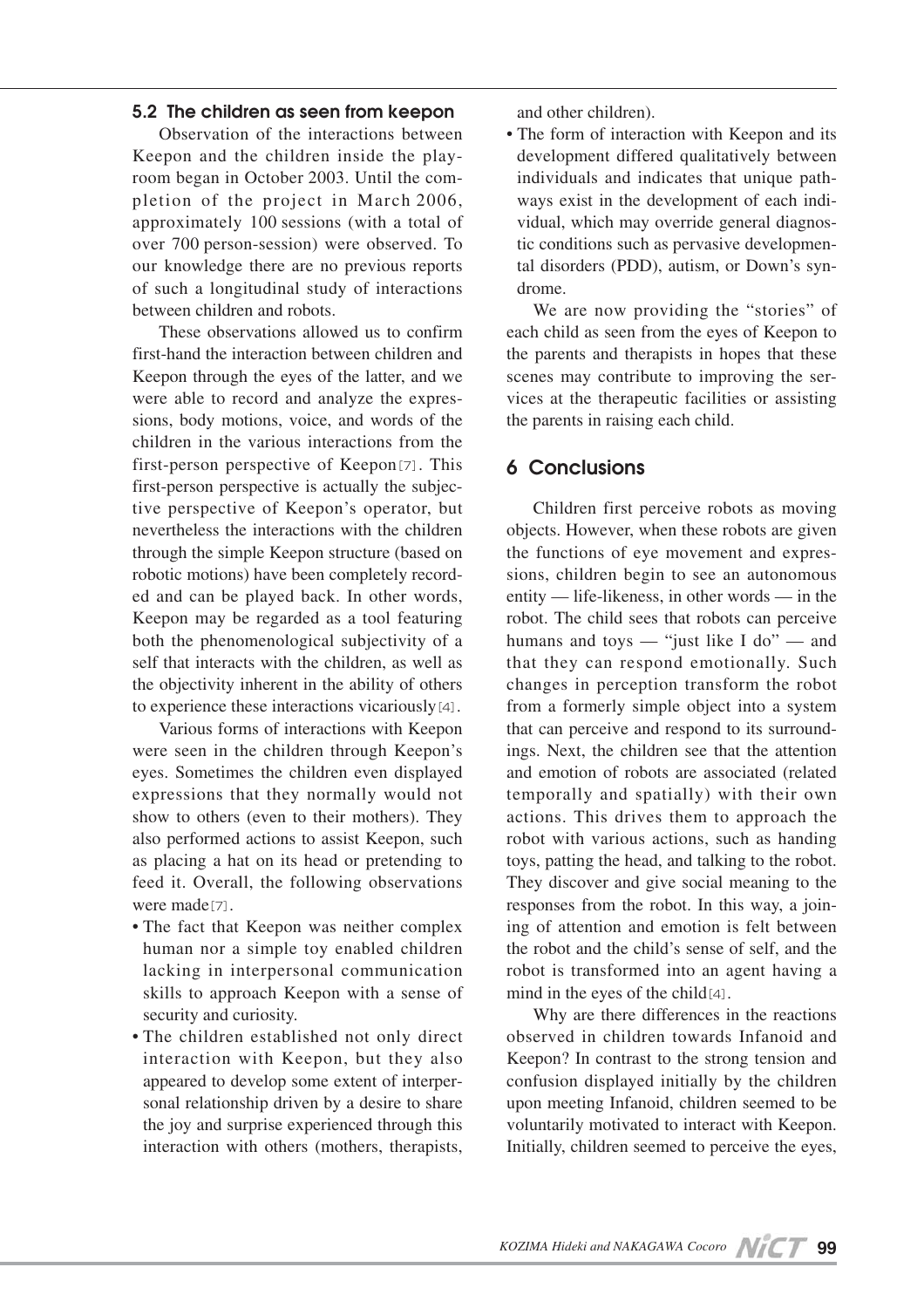hands, and mouth of Infanoid separately. While the information received from each organ of the body is abundant, the signs of autonomy and life-likeness that should be evident as a whole (gestalt) — the recognition that the robot perceives and interacts with the world in the same manner as "I" do — is lost among the flood of information, and cannot be instantly perceived. Only through careful analysis and integration of the motions of each of the body parts do the children realize coherence of the whole as a "living organism". On the other hand, Keepon's form is entirely different from that of humans, and due to the simple expressions of attention toward a target and emotion and also due to its soft texture, the children are able to recognize intuitively autonomy and life-likeness in Keepon, as a gestalt perception[5](Fig. 6).

Based on the above, we can summarize that an info-communication terminal that allows users to perceive its "mind" does not necessarily have to take a human-like form. Rather, the robot should have a form that will render the expression of attention and emotion most obvious to the user. Further, it should be possi-



ble to realize empathetic communications<sup>[10]</sup> on the assumption that minds are present at both the terminal and in the user, if the sharing of attention and emotion can in fact be established between them through eye contact and joint attention. In the future, we hope to conduct a more practical system implementation and validation experiment based on these findings.

#### *References*

- 01 Hideki Kozima and Akira Takada, "Developmental approach to social interaction", Journal of the Japanese Society of Artificial Intelligence, Vol.16, pp.812-818, 2001. (in Japanese)
- 2 Michael Tomasello, "The Cultural Origins of Human Cognition", Harvard University Press, Cambridge, MA, USA., 1999.
- 3 Colwyn Trevarthen, "Intrinsic motives for companionship in understanding: Their origin, development, and significance for infant mental health", Infant Mental Health Journal, Vol.22, pp.95-131, 2001.
- 04 Hideki Kozima, "Emergence of communication seen from an infant robot", Hattatsu (Human Development), Vol.24, pp.52-60, 2003. (in Japanese)
- 05 Hideki Kozima and Shoji Nagataki, "When we find "mind" in robots, when robots find mind in us", in Shoji Nagataki (ed.), Phenomenology and the Knowledge of 21st Century, Nakanishiya Publisher, pp.108-136 (and color leaf), 2004. (in Japanese)
- 06 Hideki Kozima, "What robots can do for special education", in Shin-ichi Watabe (ed.), Technology of 21st Century and Special Education, Gakuensha Publisher, pp.105-113, 2004. (in Japanese)
- 07 Hideki Kozima, Cocoro Nakagawa, and Yuriko Yasuda, "Children-robot interaction: a pilot study in autism therapy", in von Hofsten & Rosander (Eds.) Progress in Brain Research, Vol.164, pp.393-409, 2007.